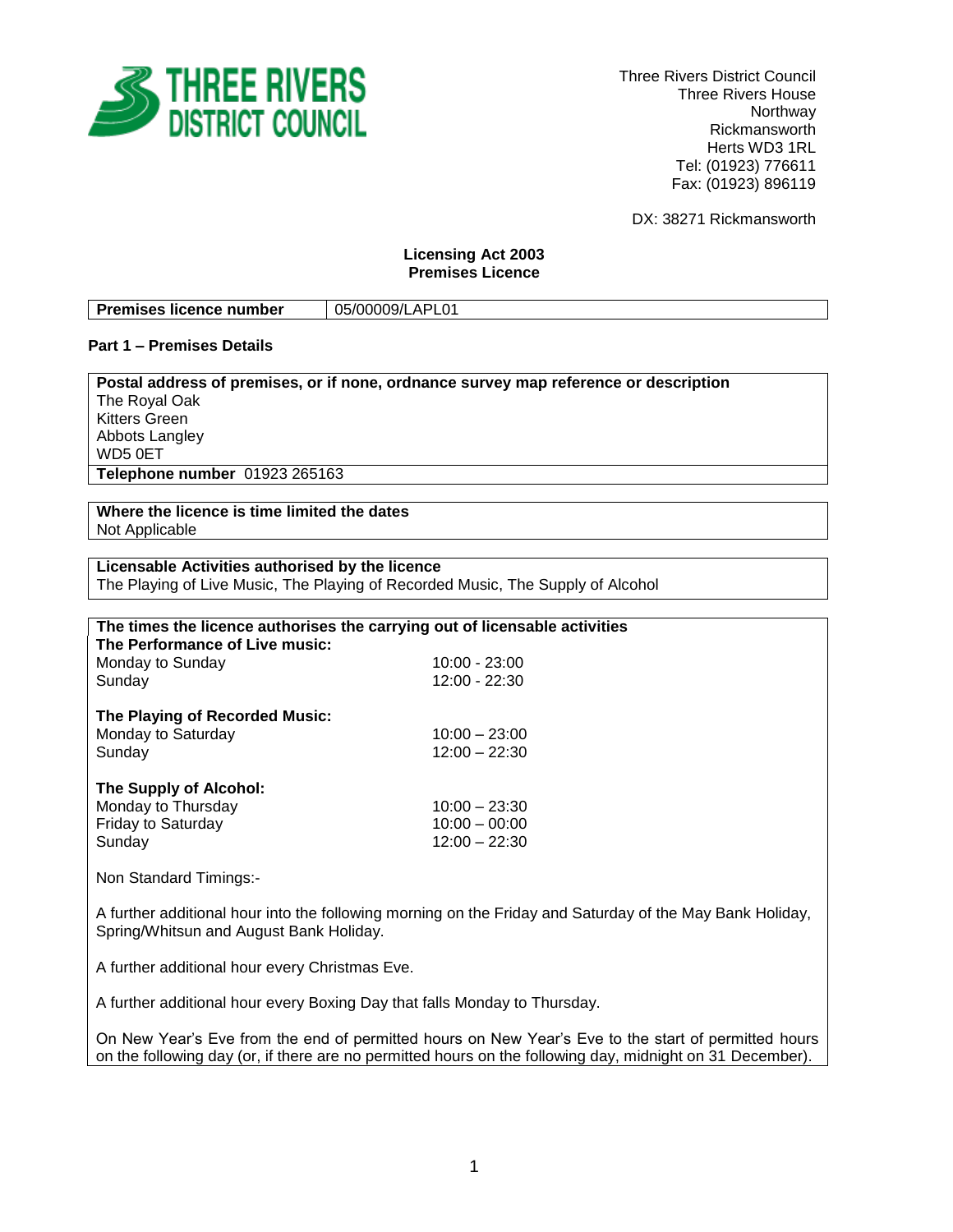# **The opening hours of the premises**

| Monday - Thursday | $10:00 - 00:00$ |
|-------------------|-----------------|
| Friday & Saturday | $10:00 - 00:30$ |
| Sundav            | $12:00 - 23:00$ |

For Non Standard Times: The premises will be allowed to remain open for an extra 30 minutes after the last permitted sale of alcohol.

**Where the licence authorises supplies of alcohol whether these are on and/or off supplies** Alcohol is supplied for consumption both on and off the premises.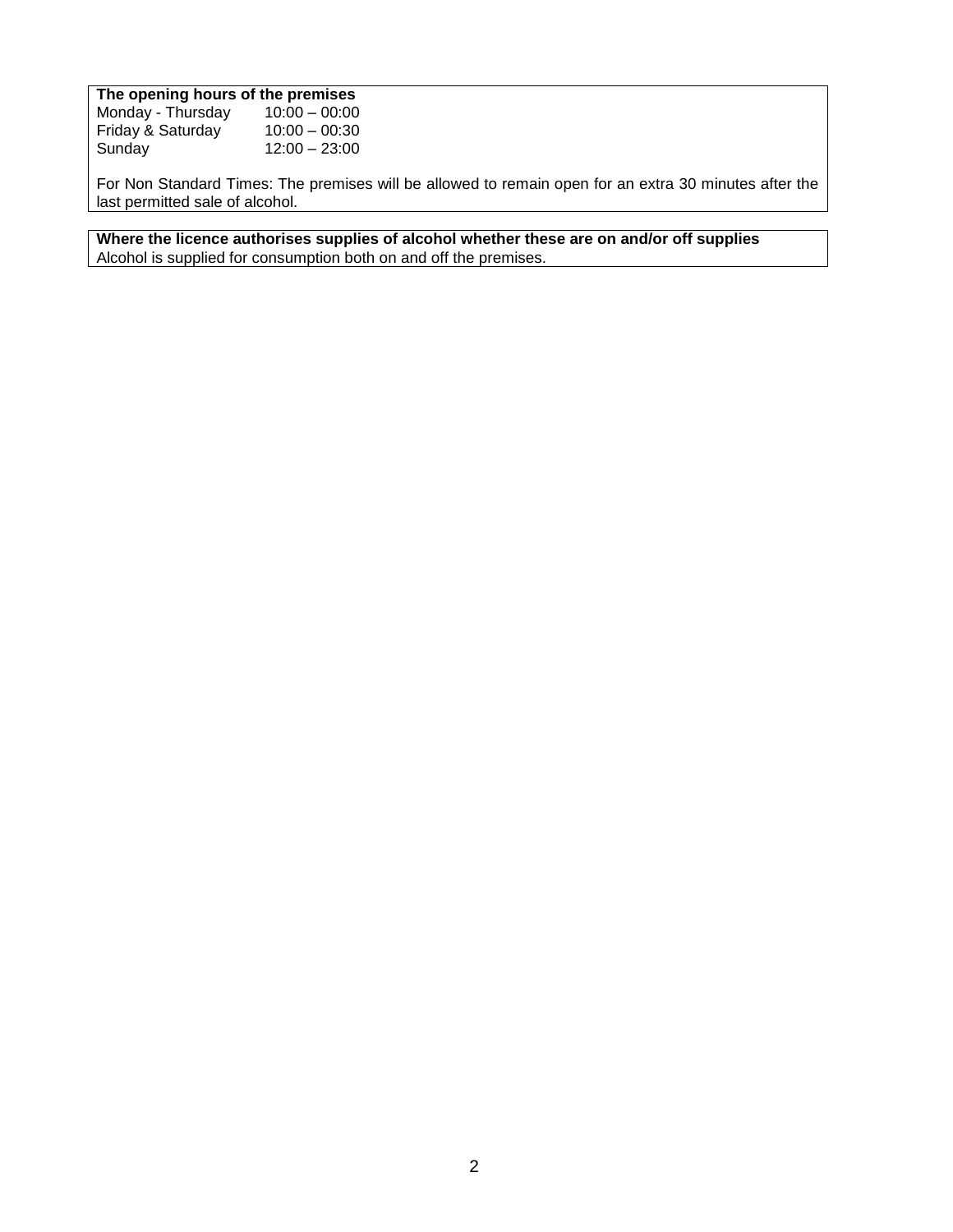# **Part 2**

**Name, (registered) address of holder of premises licence** Punch Partnerships (PTL) Limited Elsley Court, 20-22 Great Titchfield Street London W1W 8BE

**Registered number of holder, for example company number, charity number (where applicable)** Company Number: 03512363

**Name of designated premises supervisor where the premises licence authorises the supply of alcohol**

Georgina Morgan



**Personal licence number and issuing authority of personal licence held by designated premises supervisor where the premises licence authorises the supply of alcohol** Personal Licence Number: LN/000013632 Issued by Three Rivers District Council

**State whether access to the premises by children is restricted or prohibited** Restricted.

Date of Issue 25.03.2019

Signed... Head of Regulatory Services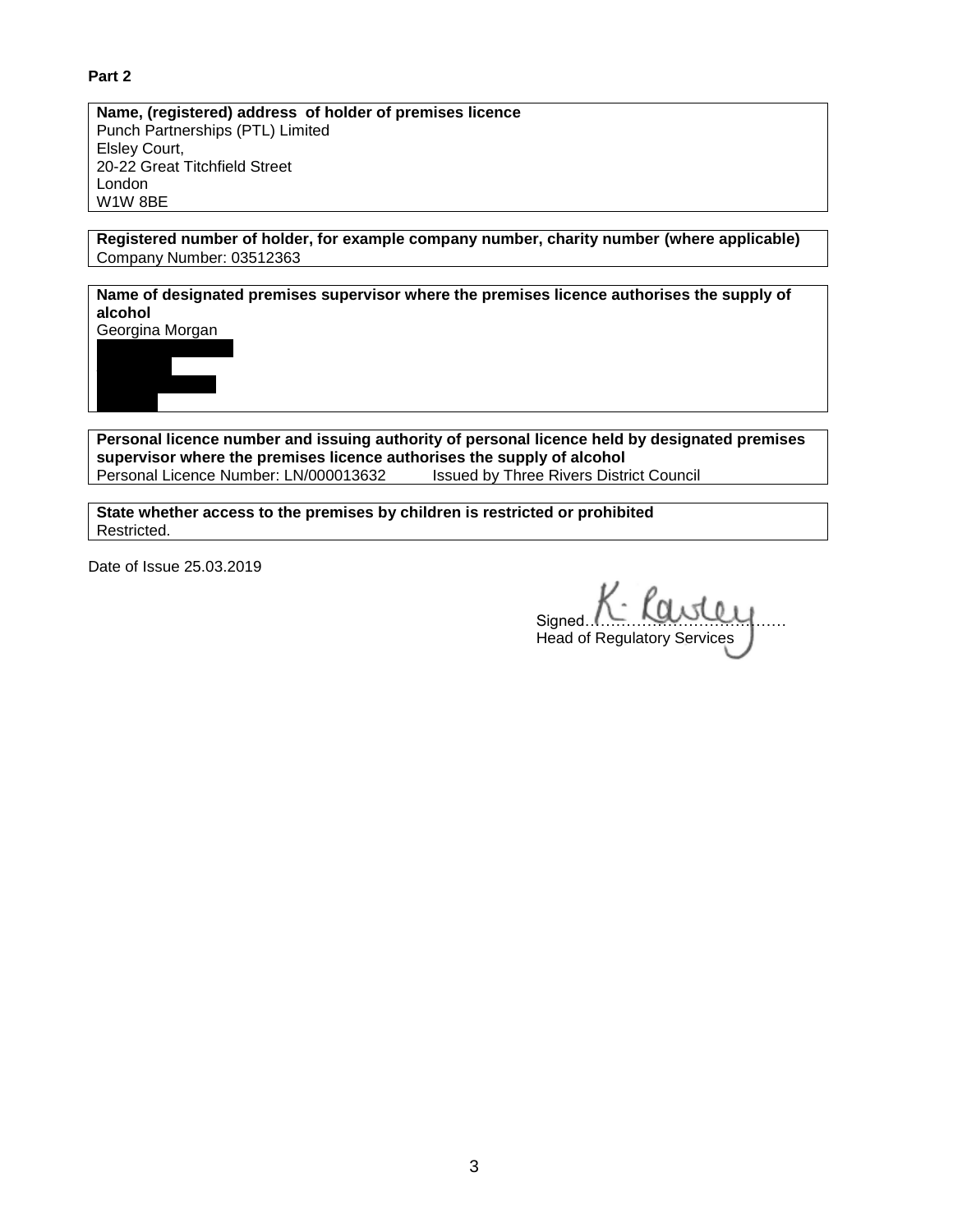#### **Annex 1 - Mandatory conditions**

"the act" means the Licensing Act 2003

"Anti-Social Behaviour" has the meaning given in Section 36 of the Anti-Social Behaviour Act 2003; "Disability" has the meaning gi8ven in section 1 if the Disability Discrimination Act 1995; "Relevant Premises" has the meaning given in paragraphs (a) and (b) of the definition in section 153(4)

of the Act (the relevant parts of which are attached to this licence).

#### **Mandatory Condition - s19 of the Licensing Act 2003**

No supply of alcohol may be made under the premises licence;

(a) at a time when there is no designated premises supervisor in respect of the premises licence, or

(b) at a time when the designated premises supervisor does not hold a personal licence or his personal licence is suspended.

Every supply of alcohol under the premises licence must be made by person who holds a personal licence.

## **MANDATORY CONDITONS SPECIFIED BY THE LICENSING ACT2006 (MANDATORY LICENING CONDITIONS) ORDER 2010AS AMENDED BY THE LICESNING ACT 2003 (MANDATORY CONDITIONS) (AMENDMENT) ORDER 2014:**

#### **Mandatory Condition 1**

(1) The responsible person must ensure that staff on relevant premises do not carry out, arrange or participate in any irresponsible promotions in relation to the premises.

(2) In this paragraph, an irresponsible promotion means any one or more of the following activities, or substantially similar activities, carried on for the purpose of encouraging the sale or supply of alcohol for consumption on the premises—

(a) games or other activities which require or encourage, or are designed to require or encourage, individuals to—

(i) drink a quantity of alcohol within a time limit (other than to drink alcohol sold or supplied on the premises before the cessation of the period in which the responsible person is authorised to sell or supply alcohol), or

(ii) drink as much alcohol as possible (whether within a time limit or otherwise);

(b) provision of unlimited or unspecified quantities of alcohol free or for a fixed or discounted fee to the public or to a group defined by a particular characteristic in a manner which carries a significant risk of undermining a licensing objective;

(c) provision of free or discounted alcohol or any other thing as a prize to encourage or reward the purchase and consumption of alcohol over a period of 24 hours or less in a manner which carries a significant risk of undermining a licensing objective;

(d) selling or supplying alcohol in association with promotional posters or flyers on, or in the vicinity of, the premises which can reasonably be considered to condone, encourage or glamorise anti-social behaviour or to refer to the effects of drunkenness in any favourable manner;1. A relevant person shall ensure that no alcohol is sold or supplied for consumption on or off the premises for a price which is less than the permitted price.

(e) dispensing alcohol directly by one person into the mouth of another (other than where that other person is unable to drink without assistance by reason of disability).

### **Mandatory Condition 2**

The responsible person must ensure that free potable water is provided on request to customers where it is reasonably available.

### **Mandatory Condition 3**

(1) The premises licence holder or club premises certificate holder must ensure that an age verification policy is adopted in respect of the premises in relation to the sale or supply of alcohol.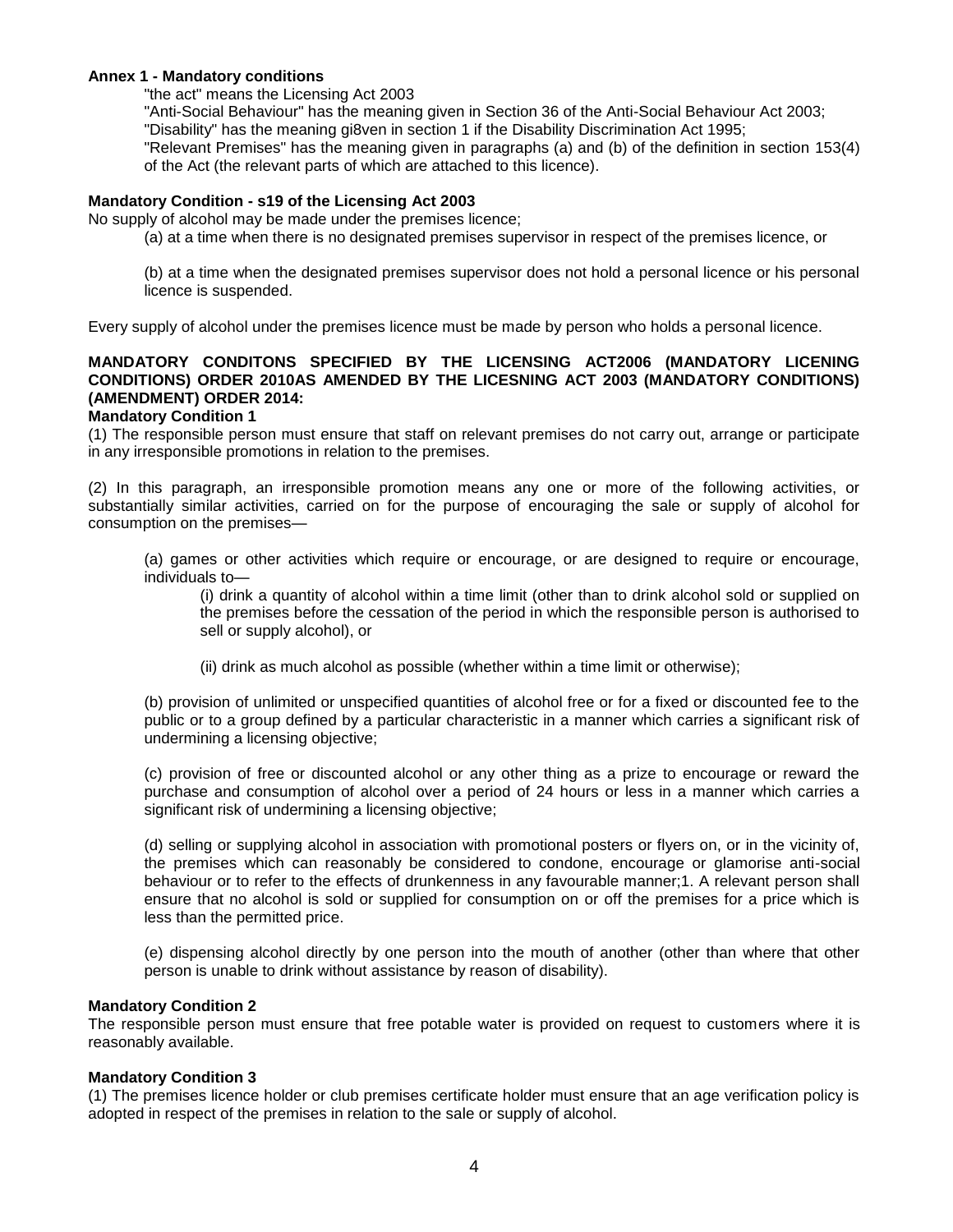(2) The designated premises supervisor in relation to the premises licence must ensure that the supply of alcohol at the premises is carried on in accordance with the age verification policy.

(3) The policy must require individuals who appear to the responsible person to be under 18 years of age (or such older age as may be specified in the policy) to produce on request, before being served alcohol, identification bearing their photograph, date of birth and either—

- (a) a holographic mark, or
- (b) an ultraviolet feature.

### **Mandatory Condition 4**

The responsible person must ensure that—

(a) where any of the following alcoholic drinks is sold or supplied for consumption on the premises (other than alcoholic drinks sold or supplied having been made up in advance ready for sale or supply in a securely closed container) it is available to customers in the following measures—

(i) beer or cider: ½ pint;

(ii) gin, rum, vodka or whisky: 25 ml or 35 ml; and

(iii) still wine in a glass: 125 ml;

(b) these measures are displayed in a menu, price list or other printed material which is available to customers on the premises; and

(c) where a customer does not in relation to a sale of alcohol specify the quantity of alcohol to be sold, the customer is made aware that these measures are available."

### **Mandatory Condition 5**

1. A relevant person shall ensure that no alcohol is sold or supplied for consumption on or off the premises for a price which is less than the permitted price.

2. For the purposes of the condition set out in paragraph 1—

- (a) "duty" is to be construed in accordance with the Alcoholic Liquor Duties Act 1979(a);
- (b) "permitted price" is the price found by applying the formula—
	- $P = D + (D \times V)$

where—

(i) P is the permitted price,

(ii) D is the amount of duty chargeable in relation to the alcohol as if the duty were charged on the date of the sale or supply of the alcohol, and

(iii) V is the rate of value added tax chargeable in relation to the alcohol as if the value added tax were charged on the date of the sale or supply of the alcohol;

(c) "relevant person" means, in relation to premises in respect of which there is in force a premises licence—

(i) the holder of the premises licence,

(ii) the designated premises supervisor (if any) in respect of such a licence, or

(iii) the personal licence holder who makes or authorises a supply of alcohol under such a licence;

(d) "relevant person" means, in relation to premises in respect of which there is in force a club premises certificate, any member or officer of the club present on the premises in a capacity which enables the member or officer to prevent the supply in question; and

(e) "valued added tax" means value added tax charged in accordance with the Value Added Tax Act 1994(a).

3. Where the permitted price given by Paragraph (b) of paragraph 2 would (apart from this paragraph) not be a whole number of pennies, the price given by that sub-paragraph shall be taken to be the price actually given by that sub-paragraph rounded up to the nearest penny.

4.— (1) Sub-paragraph (2) applies where the permitted price given by Paragraph (b) of paragraph 2 on a day ("the first day") would be different from the permitted price on the next day ("the second day") as a result of a change to the rate of duty or value added tax.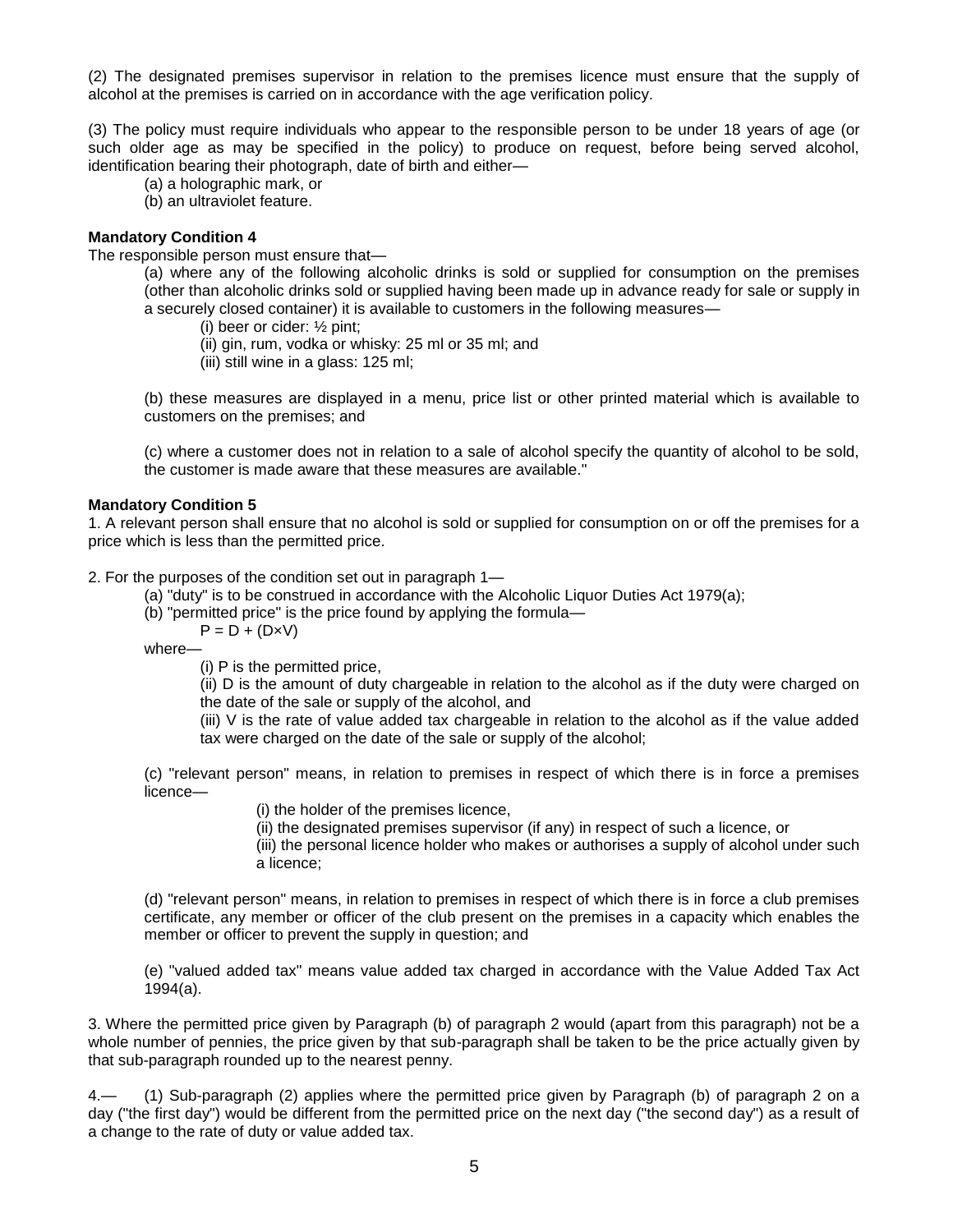(2) The permitted price which would apply on the first day applies to sales or supplies of alcohol which take place before the expiry of the period of 14 days beginning on the second day.

### **Annex 2 - Conditions consistent with the Operating Schedule:**

1. The premises will allow 30 minutes 'drinking up time' for appropriate dispersal of customers, allowing time for the use of lavatories etc.

2. In order to further the licensing objectives the licensee reserves the right to move the fire appliances, AWP machines, cigarette machines or any other similar objects temporarily in a fixed location which may impact on the ability of individuals on the premises to use exits or escape routes without impediment.

3. The external areas of the pub shall be adequately illuminated and routine checks on the garden area shall be carried out by staff during trading hours in the summer months when the garden is in use.

4. All internal trading areas shall be clearly visible to staff from behind the bar counter as are access points to the toilets, with routine checks made on the toilets on a regular basis.

5. The licensee and staff shall monitor customer behaviour, especially during busy periods.

6. The pub is equipped with a passive infra-red (PIR) burglar alarm system.

7. Drug prevention measures shall be employed in the pub with appropriate warning signs displayed in the bar.

8. A Health and Safety risk assessment shall be in place and a full check carried out on a quarterly basis.

9. There are illuminated exit signs by the emergency exits in both bars and all firefighting equipment and portable electrical appliances shall be checked or tested annually.

10. There shall be current gas and electric certificates in place.

11. An accident/incident book shall be kept on site and updated when necessary by all staff. First aid facilities shall be kept on site and made available when necessary.

12. All kitchen food handlers are required to hold Basic Food Hygiene certificates.

13. Staff are trained to provide maximum assistance to disabled persons at all times.

14. Customers shall be reminded to be mindful of our neighbours when using the outside area and when leaving the premises.

15. The licensee and staff shall routinely and regularly monitor noise levels outside the pub, especially during the summer months and when entertainment is being provided in the bar. All routine checks shall be logged in the incident book.

16. As the premises is a detached property, staff shall ensure that noise transfer to neighbours is minimised.

17. The main entrances to the premises have lobbies which help prevent noise emission from the premises. Doors and windows shall be closed during performances of live music or Karaoke.

18. When required, staff shall organise taxis to transport customers home and if necessary customers are seen off the premises and encouraged to disperse quietly.

19. Unaccompanied children shall not permitted on the premises and when required, parents are reminded to supervise and control their children.

20. The garden area of the premises shall be enclosed to protect children from harm.

21. The cigarette and AWP machines are in close proximity to the bar counter and therefore supervised by staff from behind the bar counter.